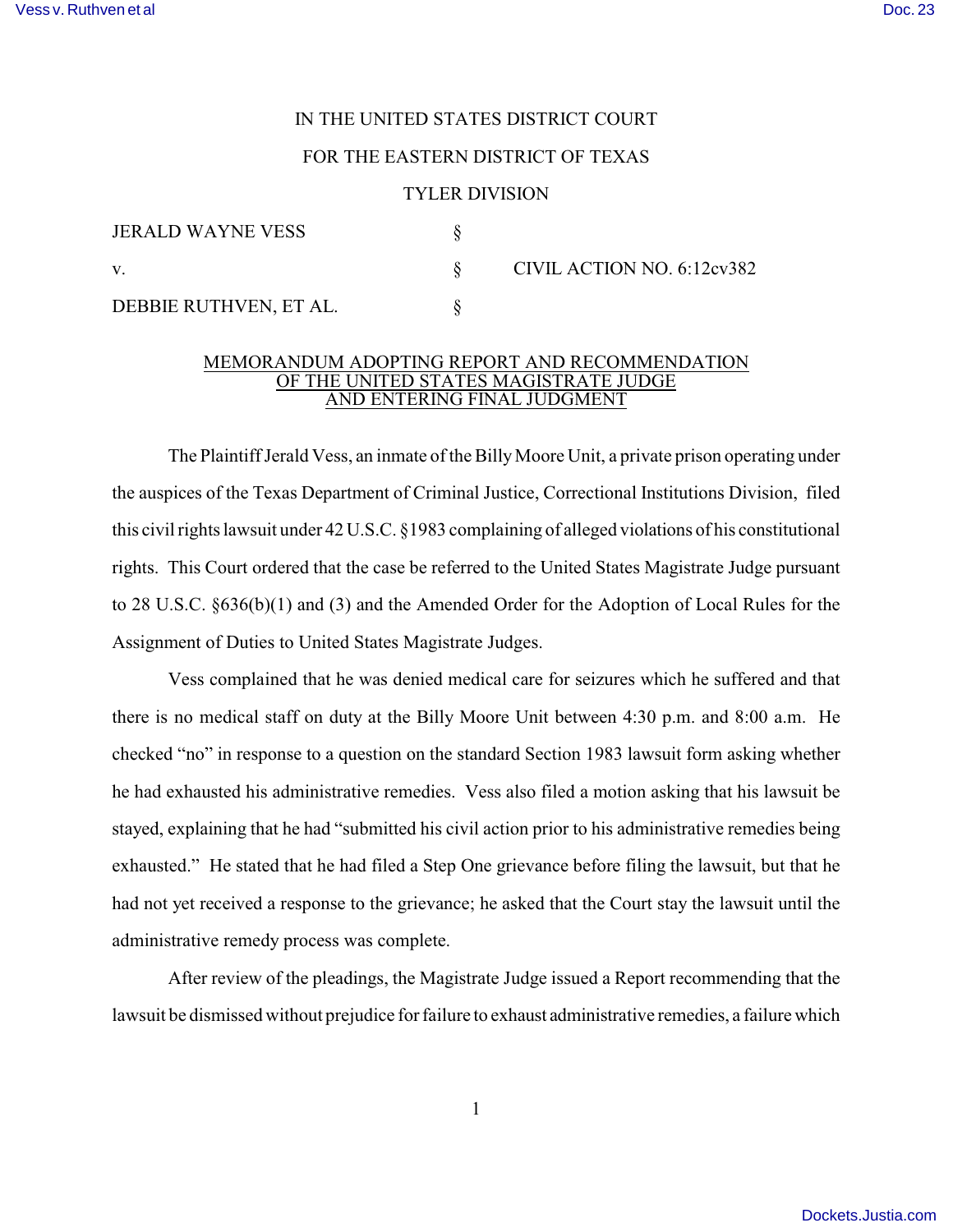was manifest on the face of the pleadings. *See* Carbe v. Lappin, 492 F.3d 325, 327 (5th Cir. 2007). Vess filed objections to this Report on August 23, 2012.

In his objections, Vess states that he is seeking "emergency relief" because he lives in fear of dying at the hands of the defendants. He states that just a few days before filing his objections, an inmate died in his cell and was found by another inmate over half an hour later.

Vess also argues that he has written letters to the defendants and thereby satisfied the exhaustion requirements of the Prison Litigation Reform Act. He complains that his grievance was not processed as an emergency and that had it been, he would have been able to file the complaint with a response to his grievance. He again says that he submitted "many letters and notices" to Warden Ruthven and her lower ranking staff, but to no avail; in fact, Vess says that these letters have brought only "harassment and retaliation." Vess again argues that his efforts to address the issues is sufficient to satisfy the exhaustion requirement.

Vess' objections are without merit. The Fifth Circuit has explained that the exhaustion requirement is fulfilled by Texas state prisoners through the two-step grievance process of TDCJ. Johnson v. Johnson, 385 F.3d 503, 515 (5th Cir. 2004). Although Vess says that he sent "letters and notices," these do not suffice. *See, e.g.*, Conwell v. Bureau of Prisons, 41 F.3d 664, 1994 WL 684766 (5th Cir., November 22, 1994) (inmate's memos and letters satisfied only the "informal resolution" tier of the administrative grievance procedure of the Federal Bureau of Prisons and thus did not serve to exhaust administrative remedies); Dillon v. Rogers, 596 F.3d 260, 268 (5th Cir. 2010 (mere "substantial compliance" with administrative remedy procedures does not satisfy the exhaustion requirement).

Nor does Vess' assertion, express or implied, that the grievance procedure is "futile" serve to excuse the exhaustion requirement, The courts have held that conclusory allegations that a prisoner filed grievances which were not answered are insufficient to evade the exhaustion requirement. *See* Willich v. Brownlow, civil action no. 6:08cv244, 2010 WL 297844 (E.D.Tex., January 19, 2010, no appeal taken) (rejecting conclusory allegation of inability to exhaust); Mentecki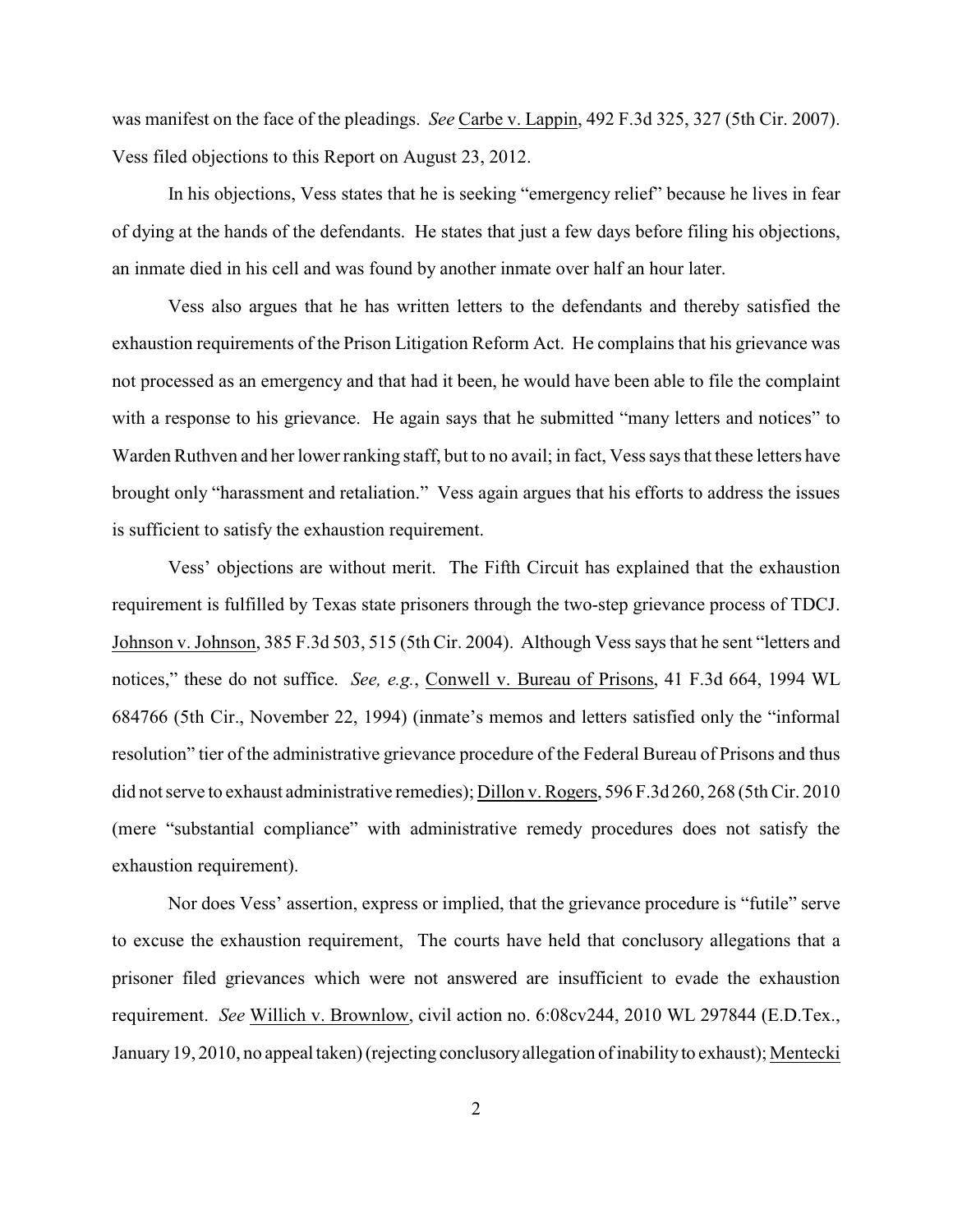v. Corrections Corp. of America, 234 F.3d 1269, 2000 WL 1648127 (6th Cir., October 27, 2000) (inmate who "merely makes a speculative and conclusory assertion that filing a grievance would be futile has not satisfied the exhaustion requirement of Section 1997e(a)"); *accord*, Penn v. Kastner, civil action no. 5:05cv202, 2007 WL 1051773 (E.D.Tex., April 4, 2007, no appeal taken) (inmate's conclusory assertion that "the grievance process is futile" does not set forth a valid basis upon which to excuse the exhaustion requirement); Veloz v. New York, 339 F.Supp.2d 505, 516 (S.D.N.Y. 2004) (unsupported allegations that grievances "must have been lost or misplaced" does not relieve inmate of the obligation to appeal claims to the next level once it becomes clear that a response to the initial filing was not forthcoming).

Other cases rendering similar holdings include Wiley v. Civigenics, civil action no. 5:07cv60, 2009 WL 260948 (E.D.Tex., February 3, 2009) (no appeal taken) (conclusory claim of inability to exhaust not sufficient to meet exhaustion requirement) *and* Nunez v. Goord, 172 F.Supp.2d 417, 428-29 (S.D.N.Y. 2001) (inmate's unsupported claims that his grievances were lost at the grievance office or destroyed by officers failed to excuse inmate from exhaustion requirement).

It should be noted that a similar rule exists outside of the correctional context as well. In Parham v. Carrier Corp., 9 F.3d 383, 391 (5th Cir. 1993), a wrongful discharge case, the Fifth Circuit held that to avoid the exhaustion requirement under a collective bargaining agreement, a former employee has the burden of producing some evidence that resort to available grievance procedures would in fact be futile. The Fifth Circuit expressly said that conclusory assertions or mere subjective belief, even if in good faith, would not suffice.

In this case, Vess' assertions are insufficient to show compliance with the exhaustion requirement or to show good cause for his failure to comply. The Magistrate Judge correctly determined that Vess' failure to exhaust his administrative remedies is apparent on the face of the pleadings and that the lawsuit should be dismissed without prejudice as a result. *See also* Wood v. Hirsch, 461 Fed.Appx. 365, 2011 WL 2938027 (5th Cir., July 20, 2011) (rejecting claim that